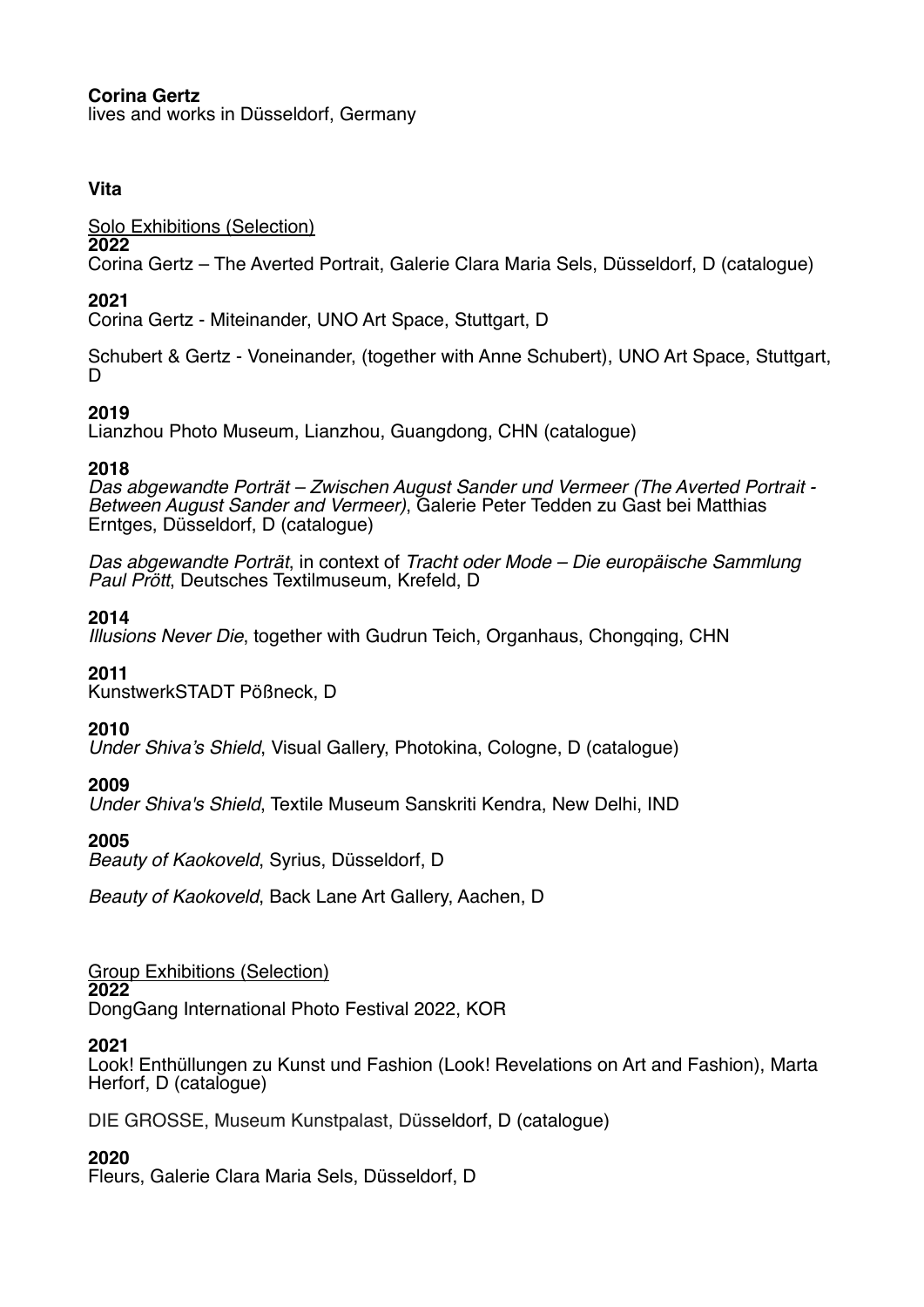Reconstruction, Shanghai Art Museum, Shanghai, CHN

Fùchûn, KENNAXU Gallery, Shenzhen, CHN

Cloud Project, Nine Art Space, Shanghai, CHN

maritica si ia ei, Galeria M3, Ferma de Artă Liteni-Moara, ROU

# **2019**

*Très Chic - Mode in der Kunst*, Kunstverein Ludwigsburg, D (catalogue)

*I'm Comin' Home,* South x Southeast photogallery, Molena, Georgia, USA

*Mood In Heart,* Shanghai Art Museum, Shanghai, CHN

*Puterea persistentei*, Palatul Mogoșoaia, Bucarest, ROU

DIE GROSSE, Museum Kunstpalast, Düsseldorf, D (catalogue)

*Beyond the Sphere of Reproduction, A Sino-German Exhibition Project*, Artron Art Center, Shenzhen, CHN (catalogue)

PHOTOFAIRS Shanghai, Nine Art Space shows works by Corina Gertz, Shanghai, CHN

### **2018**

*Jenseits des Dokumentarischen*, Städtische Galerie Iserlohn, D (catalogue)

*Beyond the Sphere of Reproduction, A Sino-German Exhibition Project*, GCA The Galaxy Museum of Contemporary Art, Chongqing, CHN (catalogue)

*Beyond the Sphere of Reproduction, A Sino-German Exhibition Project*, Museum of Contemporary Art, Sanya, CHN (catalogue)

DIE GROSSE, Museum Kunstpalast, Düsseldorf, D (catalogue)

2nd Shenzhen International Photography Exhibition, CHN

Tianshui Photo Biennale, CHN (catalogue)

PHOTOFAIRS Shanghai, Nine Art Space shows works by Corina Gertz, Shanghai, CHN

National Gallery of Uzbekistan, Tashkent, UZB (catalogue)

*Emscher Gold - Sammlung Tedden*, Galerie Münsterland e.V., Emsdetten, D (catalogue)

### **2017**

*Jenseits des Dokumentarischen*, Städtische Galerie KUBUS, Hannover, D (catalogue)

*Jenseits des Dokumentarischen*, Städtische Galerie Bietigheim – Bissingen, D (catalogue)

*Beyond the Sphere of Reproduction, A Sino-German Exhibition Project*, White Box Art Center, 798, Beijing, CHN (catalogue)

Photo Festival Jinghong, Xishuangbanna, Yunnan Province, CHN (catalogue)

Mizhi Cave House International Photography Art Festival, Shanxi, CHN

Art Space for Moving Image, Photo Beijing, CHN (catalogue)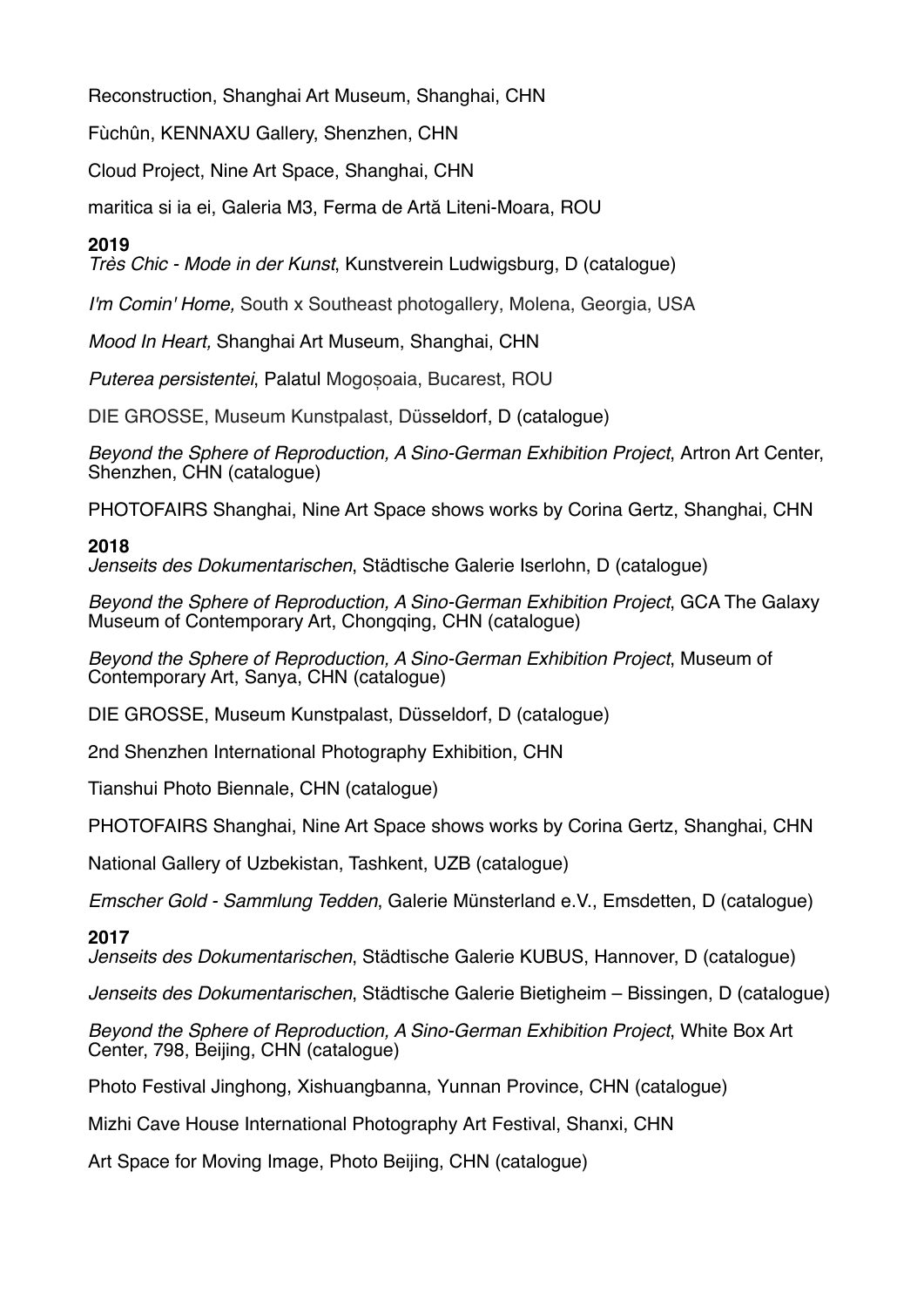# **2016**

Photo Festival Jinghong, Xishuangbanna, Yunnan Province, CHN (catalogue)

## **2015**

*Beyond the Sphere of Reproduction, 6 German photographic Researchers*, Photo Beijing, CHN (catalogue)

*Back from Chongqing*, Atelier am Eck, Düsseldorf, D

# **2014**

*Wedding Dresses 1775-2014*, Victoria & Albert Museum, London, GB (catalogue: 'The Wedding Dress' by Edwina Ehrmann, V&A, London)

*Beijing Friends – From Phenomenon to Essence*, Kunstverein Aalen, D

*China Friends – From Phenomenon to Essence*, DCKD, Düsseldorf, D

## **2013**

*Portas Abertas,* Fórum Fundacao Eugénio de Almeida, Evora, PRT

*In Out Space / Sculpture Architecture*, Tipographia Hall, Bucarest, ROU

## **2012**

*The Wedding Dress: 200 Years Of Wedding Fashion*, National Museum of Singapore, SGP curated by Victoria & Albert Museum, London (catalogue)

*Unveiled*, Western Australian Museum, Perth, AUS curated by Victoria & Albert Museum, London (catalogue)

#### **2011**

*White Wedding Dress: 200 Years Of Wedding Fashion*, Bindigo Art Gallery, Victoria, AUS, curated by Victoria & Albert Museum, London (catalogue)

*Unveiled: 200 Years Of Wedding Dress*, Museum of New Zealand, NZL, curated by Victoria & Albert Museum, London (catalogue)

*Visual Aids*, CRG Gallery, New York, USA

*Embracing Our Differences*, Island Park, Sarasota, Florida, USA (catalogue)

*Water Bienniale*, Bad Breisig, D (catalogue)

*Eyes on Asia*, Museo delle Culture del Mondo, Genova, ITA (catalogue)

### **2010**

*8 Views*, 10 festival for fashion & photography, Vienna, AUT

ECO-Creations, fashion from recycled material, Longmont Council for the Arts / Muse Gallery, Longmont, Colorado, USA

*The-zip-association*, House of Silk Culture, Krefeld, D

*Redux*, fashion from recycled material, Desotorow Gallery, Savannah, Georgia, USA

### **2009**

Art Center, fashion illustrations from recycled materials, Mount Clement, Michigan, USA (honorable mention)

Sowing Seeds, International Artist Village Camp, SAR, Rajasthan, IND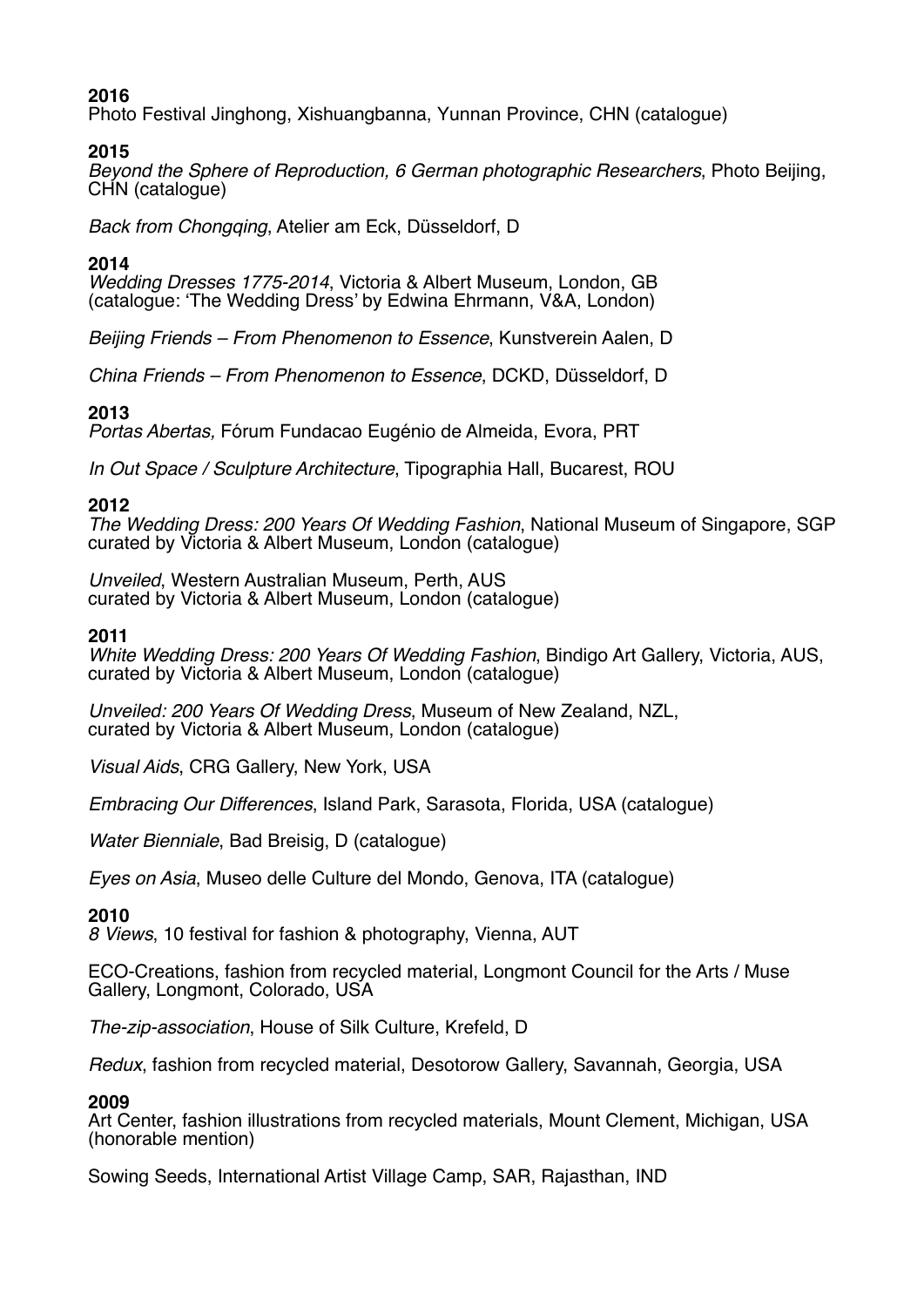Kaman Art Gallery, Jodhpur, IND (catalogue)

# **2007**

Cranbrook Art Museum, Detroit, USA

Dt. Architektur Museum, Frankfurt a. M., D

Pro Arte Institute St. Petersburg, RUS

On behalf of the exhibition series Shrinking Cities, a project (2002-2008) of the Federal Cultural Foundation, under the direction of Philipp Oswalt (Berlin) in co-operation with the Leipzig Gallery of Contemporary Art, the Bauhaus Dessau Foundation and the magazine archplus (catalogue)

### **2006**

10. Int. Architekturbiennale, Venice, ITA

University of Tokio with Art Deco Museum, Tokio, JPN

Pralt Manhatten Gallery / von Alen Institute, New York, USA

On behalf of the exhibition series Shrinking Cities (catalogue)

#### **2004**

*Namibia, A Separated History*, Rautenstrauch-Joest-Museum, Cologne, D (catalogue)

## Films / Documentaries / Books / Essays

#### **2018**

Co-editor of the book *Bauhaus und die Fotografie - Zum Neuen Sehen in der Gegenwartskunst (Bauhaus and Photography – On New Vision in Contemporary Art),*  together with Prof. Dr. Christoph Schaden and Prof. Dr. Kris Scholz, published by Kerber Verlag

#### **2017**

Editor of the book *80 Jahre Künstlersiedlung Golzheim* about 8 decades of art produced in the artists' colony Düsseldorf-Golzheim

Werkbund Akademiereihe 19 / *Cracks, Holes, Fractures – Harmony and Disharmony in Architecture* – author of a fashion-philosphical essay about the distressed style in fashion

Various fashion-philosphical articles for L'OFFICIEL Magazine LV

Fashion-philosophical article for THEO Magazine

#### **2014**

45' documentary film *Organhaus – Art between Yangtze and Rhine*, – directing and producing – Premiere at the Düsseldorf Film Museum Trailer: https://www.youtube.com/watch?v=eu6pj8thWvI

#### **2013**

60' documentary film *Island along the Rhine - The Golzheim Artists' Colony* – directing and producing – Premiere at the Düsseldorf Film Museum, internationaly screened with English and Chinese subtitles

Trailer: https://www.youtube.com/watch?v=KjAkb4g8gtk

#### **2008**

Editor of the book *Künstler Tatorte – Künstlersiedlung Franz-Jürgens-Straße* about the Düsseldorf artists' colony, in colaboration with Prof. Annette Leyener and Prof. Dr. Kris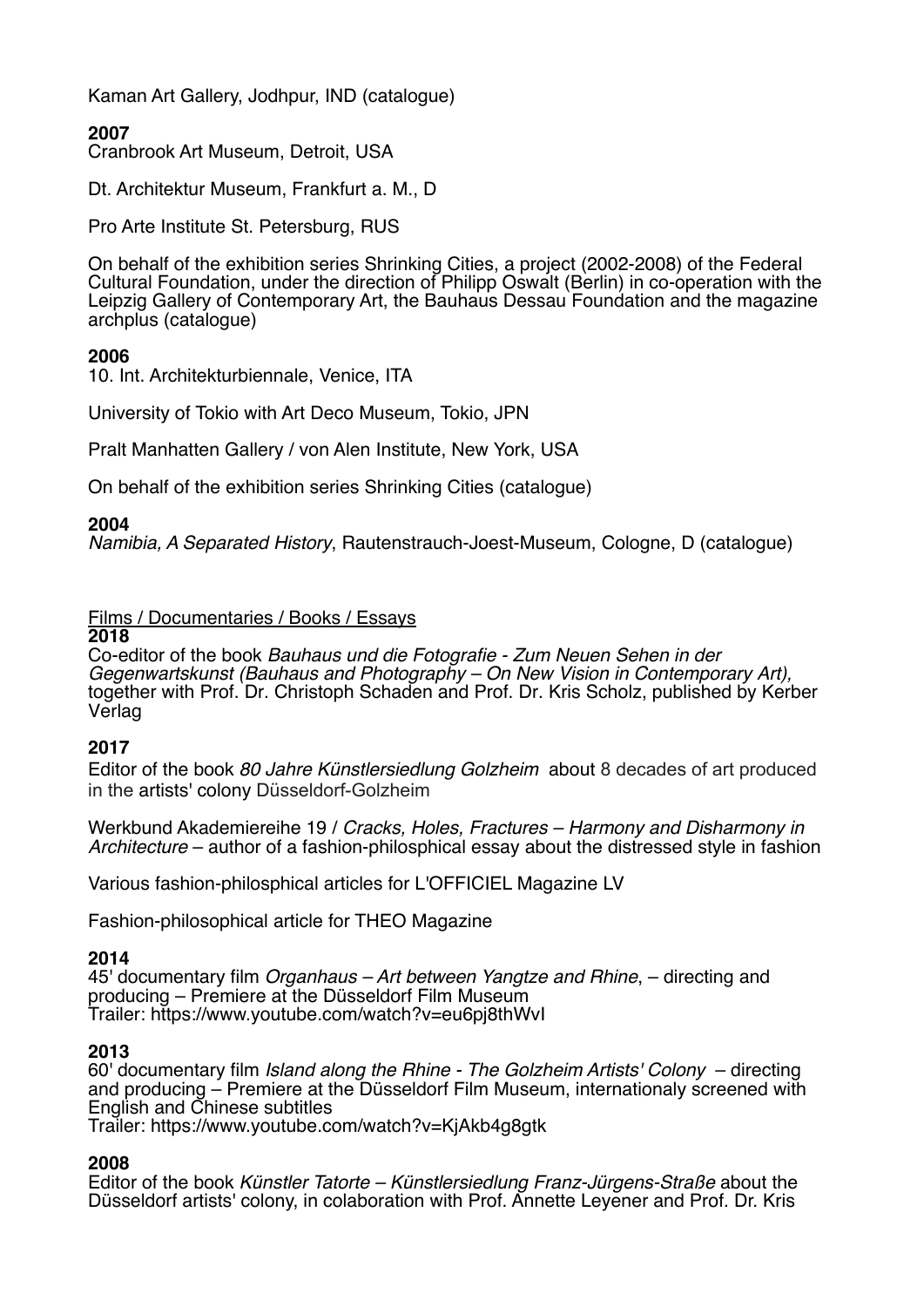Scholz, published by Edition Braus, Heidelberg

Awards and Residencies **2018** 

Appointed member of DGPh, D

Artist in residence, Toot Yung Art Space, Chiang Mai, THA

# **2016**

Prize-winning Photo Festival Jinghong, Xishuangbanna, Yunnan Province, CHN

# **2014**

Artist in residence, Organhaus, Chongqing, CHN

# **2012**

Artist in residence, Red Gate Gallery, Beijing, CHN

Artist in residence, The Cill Rialaig, IRL

Artist in residence, Foundación Valparioso, Mojácar, ESP

## **2010**

Artist in Residence, Sowing Seeds, Village Sar, Jodpur, IND

### **2009**

Artist in residence, Sanskriti Foundation, New Delhi, IND

### Lectures / Seminars

**2020**

Corona und Solidarität, Hans-Böckler-Stiftung, Düsseldorf, D

Panel discussion presentation *ABBAU – Kein Raum mehr für die Kunstszene in Düsseldorf? (CUTBACK – no more space for the art scene?)* with cultural administration and politics at Salon des Amateurs, Kunsthalle Düsseldorf, D

### **2019**

Conference co-organiser of *Von der Selbstausbeutung in die Altersarmut - Künstler suchen Perspektiven (From Self-exploitation to Old-age Poverty – Artists Develop New Perspectives)* with lectures, penal discussions, and workshops, Town Museum of Düsseldorf, D

Workshop co-organiser of *Wir gründen eine Künstlergenossenschaft (We establish an artists' cooperative* building society), Town Museum of Düsseldorf, D

Symposium co-organiser of *Wohin geht die fotografische Entwicklung? (In What Direction Is the Development of Photography Heading?), Darmstadt University of Applied Sciences, D*

### **2018**

Hochschule Niederrhein (University of Applied Science), Mönchengladbach, D

### **2017**

Latvian Art Academy Riga, LVA

Werkbund Akademie 2017, D

Qipao Design Competition, Anren, Chengdu, CHN